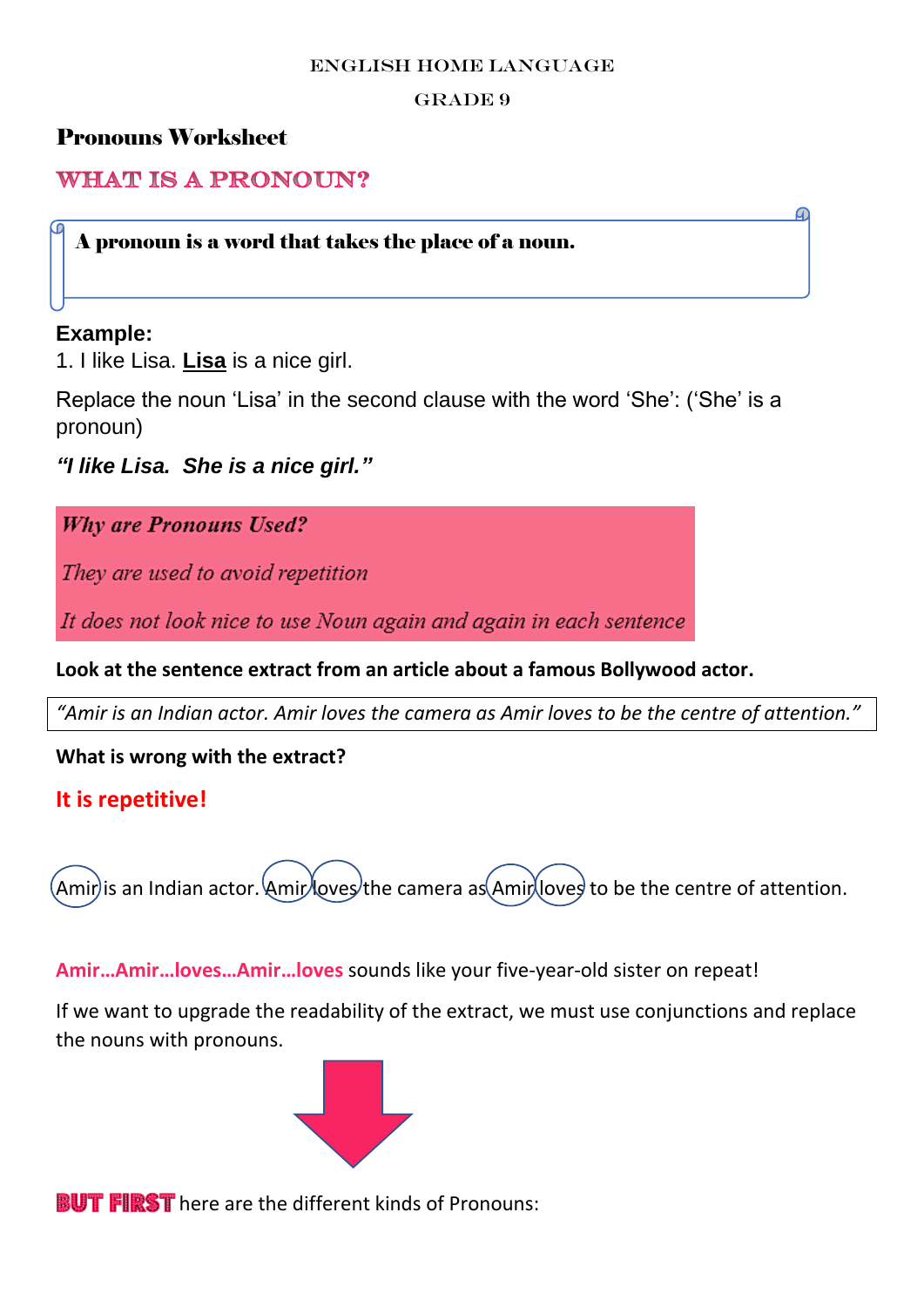| TYPE                                                                                                                                                                        | <b>FUNCTION</b>                                                                                                                                   | <b>EXAMPLES</b>                                                                                          |
|-----------------------------------------------------------------------------------------------------------------------------------------------------------------------------|---------------------------------------------------------------------------------------------------------------------------------------------------|----------------------------------------------------------------------------------------------------------|
| 1. Indefinite pronouns<br>(All of the one- and body<br>pronouns)                                                                                                            | Refer to people or things in a<br>general way.<br>E.g. Someone stole my book.                                                                     | Someone, one, somebody,<br>everybody, none, anyone,<br>anybody, everyone, they,<br>no- one, nobody, etc. |
| 2. Personal pronouns                                                                                                                                                        | They function as a subject<br>or an object in a sentence.<br>E.g. She won the History prize.                                                      | I, you, he, she, it, we, they,<br>me, him, her, it, us, them                                             |
| 3. Possessive pronouns                                                                                                                                                      | The pronoun shows that<br>something belongs.<br>E.g. Is the dog yours? It is mine.                                                                | Mine, yours, his, hers, its,<br>ours, their                                                              |
| 4. Demonstrative pronouns                                                                                                                                                   | Indicates something or<br>someone specific.                                                                                                       | This, that, these, those.                                                                                |
| * Take note that they can be<br>confused with demonstrative<br>adjectives.                                                                                                  | E.g. That is my bag.<br><b>Rule: If the word is followed</b><br>by a noun it is not a<br>pronoun!<br>E.g. That bag is my bag.<br><b>ADJECTIVE</b> |                                                                                                          |
| 5. Reflexive pronouns<br>(All of the -self and -selves)                                                                                                                     | <b>Reflects back to the subject</b><br>noun or pronoun.<br>E.g. I would rather do it myself.                                                      | Myself, yourself, himself,<br>herself, itself, ourselves,<br>yourselves, themselves                      |
| 6. Relative pronouns                                                                                                                                                        | Refers to something or<br>someone mentioned earlier<br>in the sentence.<br>E.g. That was the boy who won<br>the award.                            | Who, whom, whose, that,<br>which, what                                                                   |
| 7. Interrogative pronouns<br>* Take note that they can be<br>confused with Relative<br>pronouns. Just look for "?" at<br>the end of the sentence if it is<br>Interrogative. | The pronoun is used to ask a<br>question.<br>E.g. What are you doing?                                                                             | Who, (to) whom, what,<br>which, whose.                                                                   |

# **How do we improve the readability of the extract about Amir?**

Amir) is an Indian actor. Amir loves the camera as Amir loves to be the centre of attention.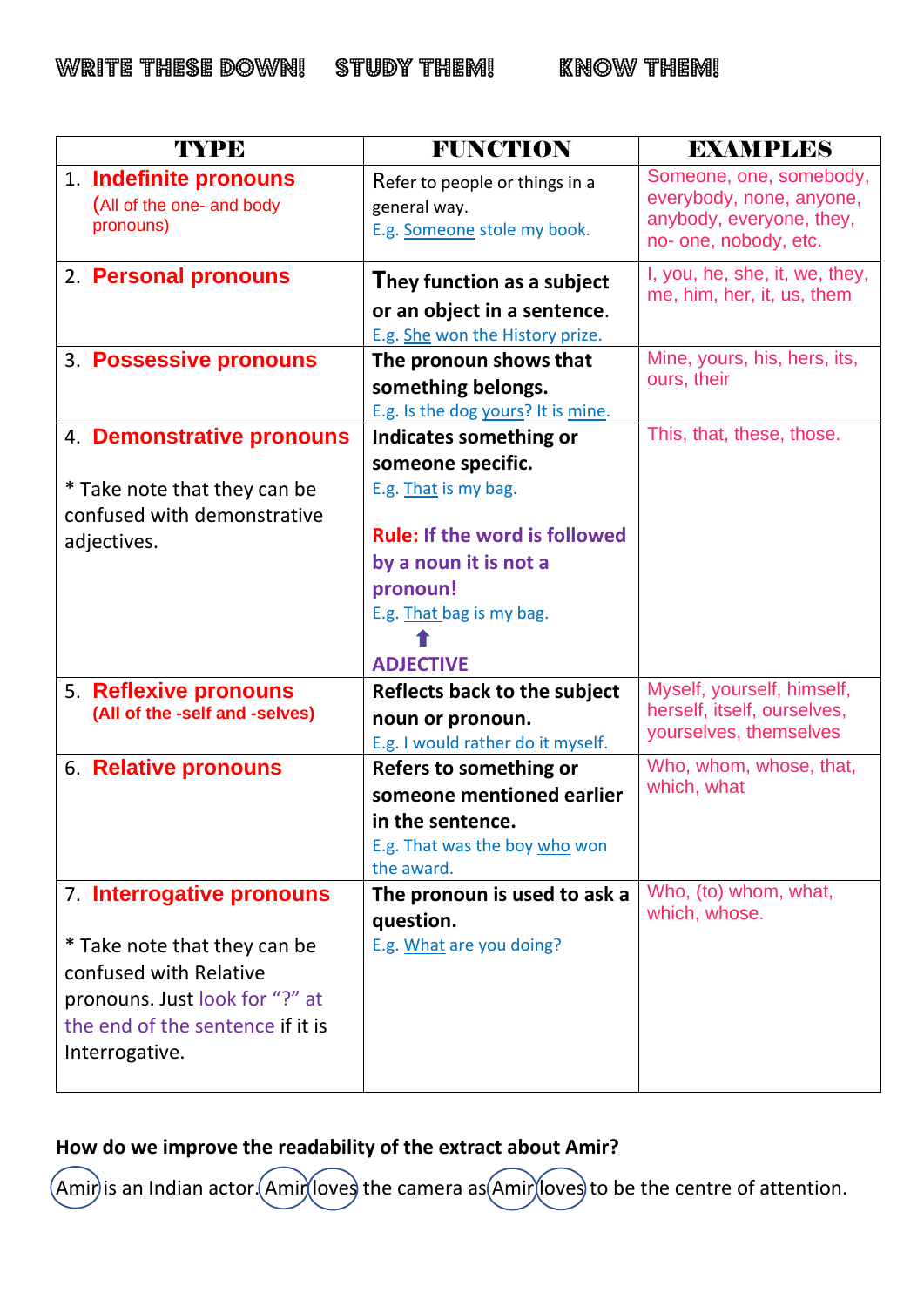### *1. Find the main idea!*

Amir is an Indian actor. = main idea

- We must keep the independent clause or main idea for the rest of the extract to make sense.
- 2. *Remove the repetition! (Take note: Repetition is also called redundancy)*

The sentence that follow adds detail to the main idea.

"Amir loves the camera as Amir loves to be the centre of attention."

We should not repeat Amir's name as we already know from the first sentence, who the extract is about. The word "love" is also redundant as it has already been used in the sentence.

Now let's improve the extract!

 $\checkmark$  Replaced the noun with a pronoun.

Amir is an Indian actor, **who** loves the camera **and** to be the centre of attention.

 $\checkmark$  Used a conjunction to avoid repeated words / ideas.

# **We improve the flow of a sentence by replacing nouns with pronouns and by using conjunctions.**

# **Activity:**

- 1. **Select the correct pronoun that goes with the verb in each sentence. Write down the sentence in your book.** 
	- a. \_\_\_\_\_\_\_ (I, They, He) are having trouble getting back to the library.
	- b. What time was \_\_\_\_\_\_ (we, they, she) planning on leaving?
	- c. Six of  $_{\text{(me, us, you)}$  went to the store with Andy.
- 2. **Fill in the blanks with a suitable pronoun. Write down the sentence in your book.** 
	- a. Tom and I are going to the circus. are meeting at three o'clock.
	- b. Your feet are very dirty. \_\_\_\_\_\_\_\_\_ must wash them.
	- c. Peacock is a beautiful bird. has colourful feathers.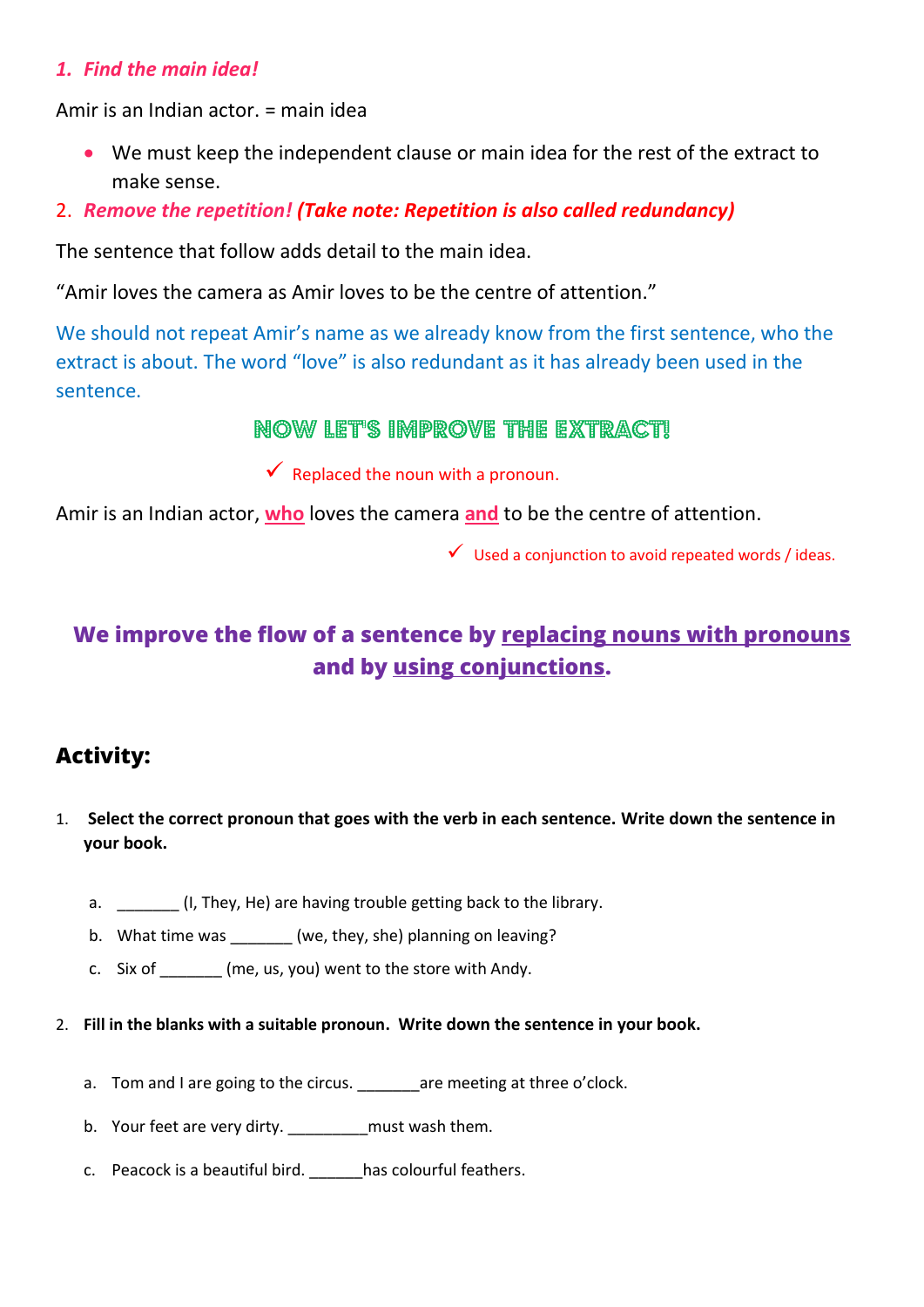- 3. **Identify the underlined pronoun and its function in the following sentences.** Write down the sentence and the type of pronoun in brackets next to it. E.g. She walks to the grocery store. (Personal Pronoun)
	- a. I am fine and  $you?$  (</u> b. That was the girl  $\underline{\text{who}}$  went to jail.  $(\underline{\hspace{1cm}}\underline{\hspace{1cm}}\underline{\hspace{1cm}}\underline{\hspace{1cm}}\underline{\hspace{1cm}}\underline{\hspace{1cm}}\underline{\hspace{1cm}}\underline{\hspace{1cm}}\underline{\hspace{1cm}}\underline{\hspace{1cm}}\underline{\hspace{1cm}}\underline{\hspace{1cm}}\underline{\hspace{1cm}}\underline{\hspace{1cm}}\underline{\hspace{1cm}}\underline{\hspace{1cm}}\underline{\hspace{1cm}}\underline{\hspace{1cm}}\underline{\hspace{1cm}}\underline{\$ c. Whose mother phoned me last night? (\_\_\_\_\_\_\_\_\_\_\_\_\_\_\_\_\_\_\_\_\_\_\_\_\_\_\_\_\_)
	- d. That is not her boyfriend. (\_\_\_\_\_\_\_\_\_\_\_\_\_\_\_\_\_\_\_\_\_\_\_\_\_\_\_\_\_\_\_)
- 4. **Use a paragraph from any piece you have done under creative writing. Improve the paragraph by replacing nouns with pronouns and using conjunctions.**

Write down the original paragraph and the corrected paragraph.